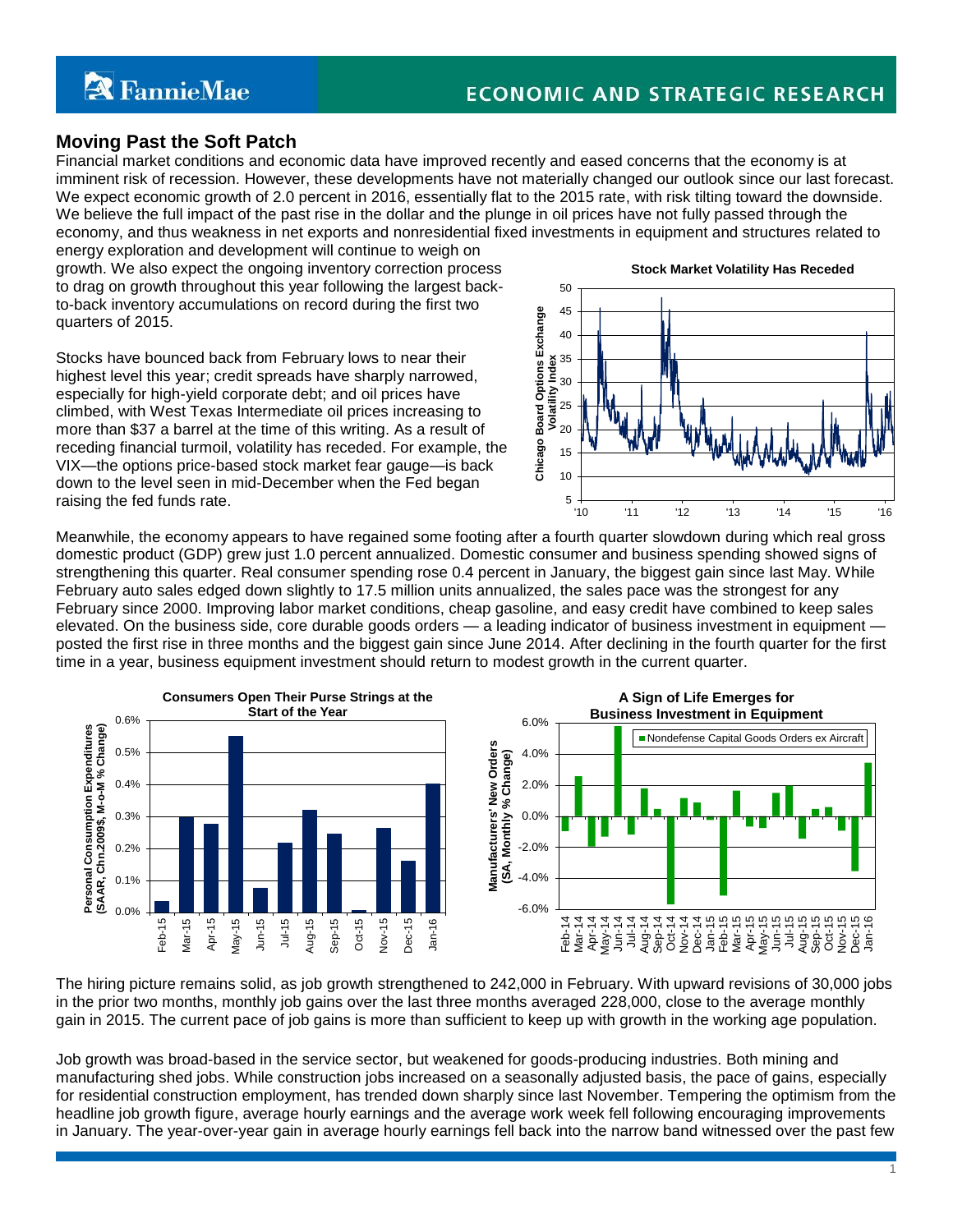years after showing signs of breaking out. The outlook for future wage gains also suffered a troubling setback, according to the February National Federation of Independent Business (NFIB) survey. The net share of small businesses planning to increase worker compensation dropped for the second consecutive month, bringing the cumulative decline to 9.0 percentage points. The NFIB compensation outlook measure has now retraced all of the improvement seen between September and December, when it reached an expansion high.



Results from the February employment report's household survey were encouraging, showing that the labor force participation rate rose for the third consecutive month — the first time that has happened since late 2006 — to a 13-month high of 62.9 percent. Even as improving labor market conditions attracted people back into the labor market, the headline unemployment rate maintained its lowest level in eight years of 4.9 percent. Furthermore, the broadest measure of labor underutilization, which includes part-time workers who prefer full-time jobs and workers marginally attached to the labor force, fell to a new expansion low of 9.7 percent.

### **The Fed Can Afford to be Patient**

The February jobs report should reassure the Fed that the labor market remains healthy amid benign wage pressures, which should allow it to be patient in gathering more information before resuming policy normalization. On the inflation front, the Fed's favored measure, the personal consumption expenditure (PCE) deflator, moved up measurably in January, sending the year-over-year increase to 1.3 percent from a year ago, nearly doubling the prior month's gain. The core PCE deflator (excluding food and energy items) rose 1.7 percent from a year ago, the biggest gain since July 2014. While the PCE deflator moved in the right direction, we believe it will likely stay below the Fed's target of 2.0 percent for some time before trending higher as the effects of the rise

in the dollar and the drop in oil prices wane. Overall, we believe that labor market and inflation conditions support our expectation that the Fed will raise the target twice by 25 basis points each in June and December.







While recent positive developments in the labor market and domestic demand point to continued economic expansion despite jitters over global financial market turmoil, the strong dollar and soft overseas demand suggest that trade will be a meaningful drag on growth this year. The accumulated rise in the dollar of more than 20 percent since the second half of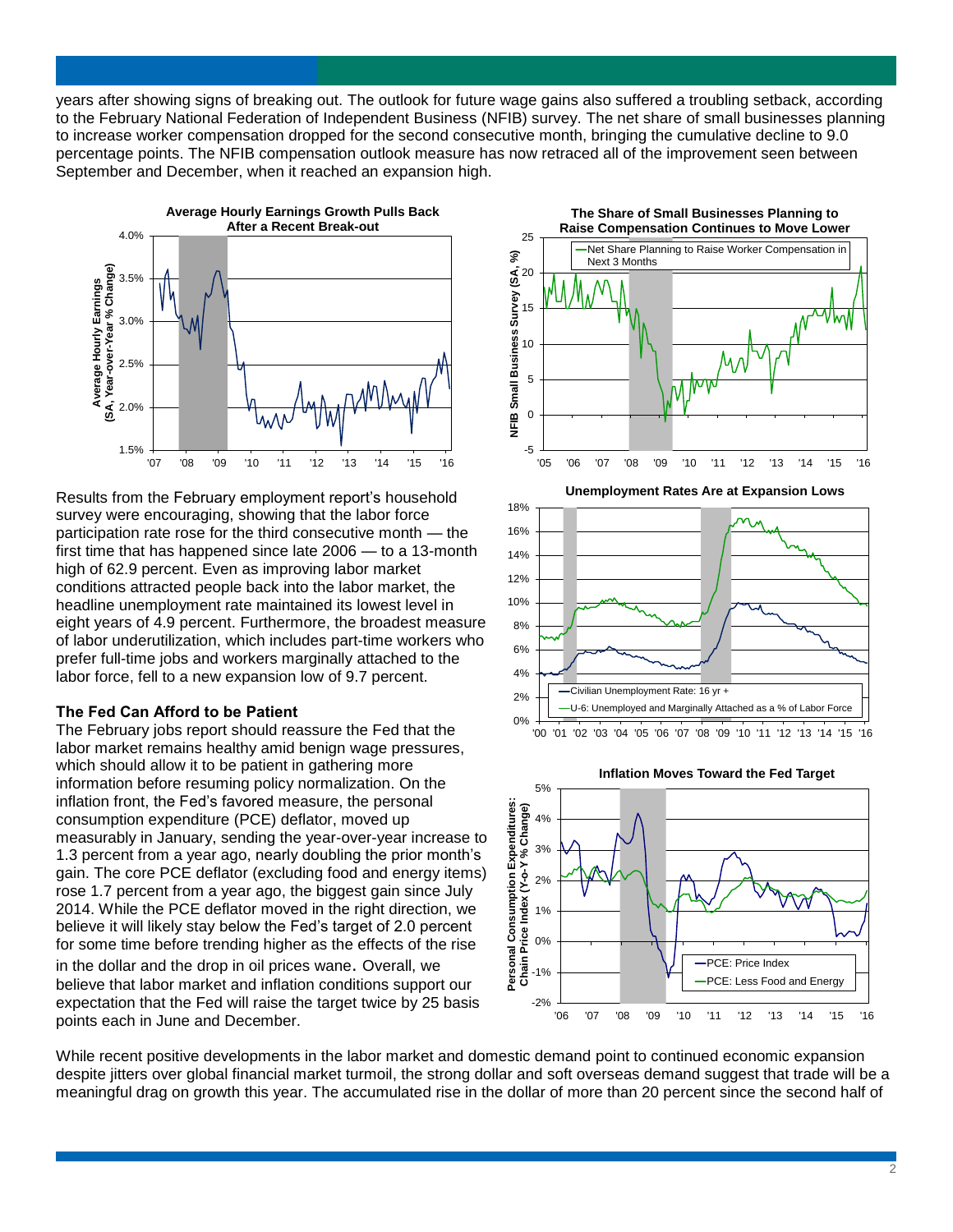2014 has been quite detrimental to U.S. exports. Real exports continued to weaken in January, posting the fourth straight yearover-year drop. Real imports have also slowed in recent months, but exports have declined faster. We expect net exports, along with inventories and oil-related nonresidential investment, to exert further drags on growth this year.

## **Housing Roundup**

Real residential investment, which contributed 0.3 percentage points to growth in 2015, is expected to add similarly to growth this year. However, housing activity started 2016 on a soft note. Existing home sales posted a small gain in January following a surge in the prior month, new home sales dropped sharply, and both single- and multifamily starts pulled back. (For more information on rental market conditions, read the March 2016 Multifamily Market Commentary). Builders' confidence slipped in

-25% -20% -15% -10% -5% 0% 5% 10% 15% 20% 25% '00 '01 '02 '03 '04 '05 '06 '07 '08 '09 '10 '11 '12 '13 '14 '15 '16 **Chn.2009\$, Year-over-Year % Change The Rise in the Dollar Has Greatly Hurt U.S. Exports** Exports, FAS Value Imports, Customs Value

February to the lowest reading since May 2015. Leading indicators suggest weakness in sales in coming months. Pending home sales declined in January, marking the fourth drop over the last six months. After rising sharply in November and December, average monthly purchase applications decreased in January and fell further in February.



The inventory of existing homes for sale, which has been a lingering constraint for the market, fell on an annual basis for the eighth straight month in January. The months' supply (an inventory-sales ratio released on a not seasonally-adjusted basis) remains at a historically low level of 4.0 months, compared with 4.5 months in January 2015. Lean inventories relative to the sales pace continue to put upward pressure on home prices. The Case-Shiller, FHFA purchase-only, and CoreLogic national home price indices all appreciated between 5.0 and 6.0 percent on a year-over-year basis in December 2015.

The January CoreLogic index firmed further, posting the biggest year-over-year gain since June 2014. While home prices remain strong nationally, they showed signs of weakening in some states and local areas. Two states — Louisiana and Mississippi showed annual home price declines, while two oil-producing





states, Oklahoma and Texas, saw slowdowns in annual price gains. Notably, in Midland, Texas, which has the highest concentration of oil employment of all metropolitan areas, the year-over-year home price increase moderated to 4.3 percent in January 2016, less than half the pace of gain in January 2015.

While new home inventories have gradually trended up over the past year, their levels have remained low by historical standards. Builders continue to report shortages of labor and lots as the two biggest obstacles to increasing construction. According to a special survey from the National Association of Home Builders in January 2016, 71 percent of builders

3